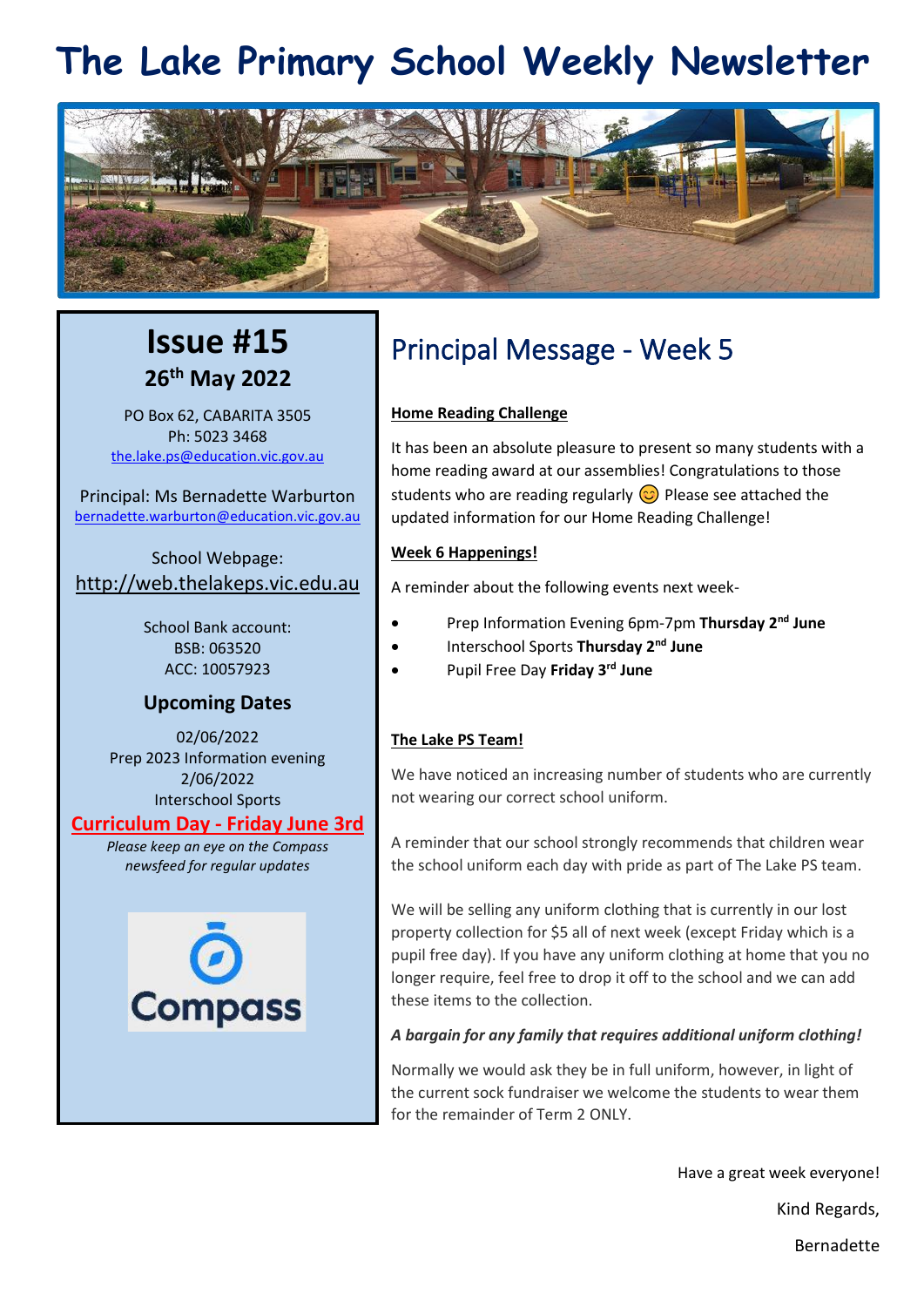

## Wk.5 School Value – Success

This week's school value is 'SUCCESS' – at our school we always encourage our students and staff to do their best, aim to achieve their full potential, set achievable goals and celebrate success. It is fantastic to see so many students being successful in the home reading challenge.

## vellbein

## **Worry Before School**

Some children do find it challenging to get to school in the mornings, while others just walk or ride through the gates, beaming with enthusiasm and confidence. So, how can we help those kids who are worried about school in the mornings? One important thing to do is to acknowledge their worry, rather than dismiss it. Rather than saying, "Don't worry about it" try saying, "It's okay to worry, as that is a normal emotion."

Here are a few fun ideas you might like to do at home to help normalise worrying:

- Make a list of some things that you worry about. Put them in order from most to least worrying. Compare your list to others.
- How could worrying be helpful? Discuss with the family.
- Together as a family, create a list of all the things that you think are important to worry about.
- If you were feeling worried and didn't know what to do, who are some people you trust that you could turn to?
- Think about other people in your family or wider community. What do you think they might worry about? Do you think their worries are different to yours?

"A lot of problems stem from a desire to avoid discomfort. For example, people who fear failure often avoid new challenges in an effort to keep anxiety at bay. Avoiding emotional discomfort, however, is usually a short-term solution that leads to long-term problems." [Amy Morin](https://www.brainyquote.com/authors/amy-morin-quotes)

I hope you enjoy connecting with your worries this week.

With much kindness Miss Louise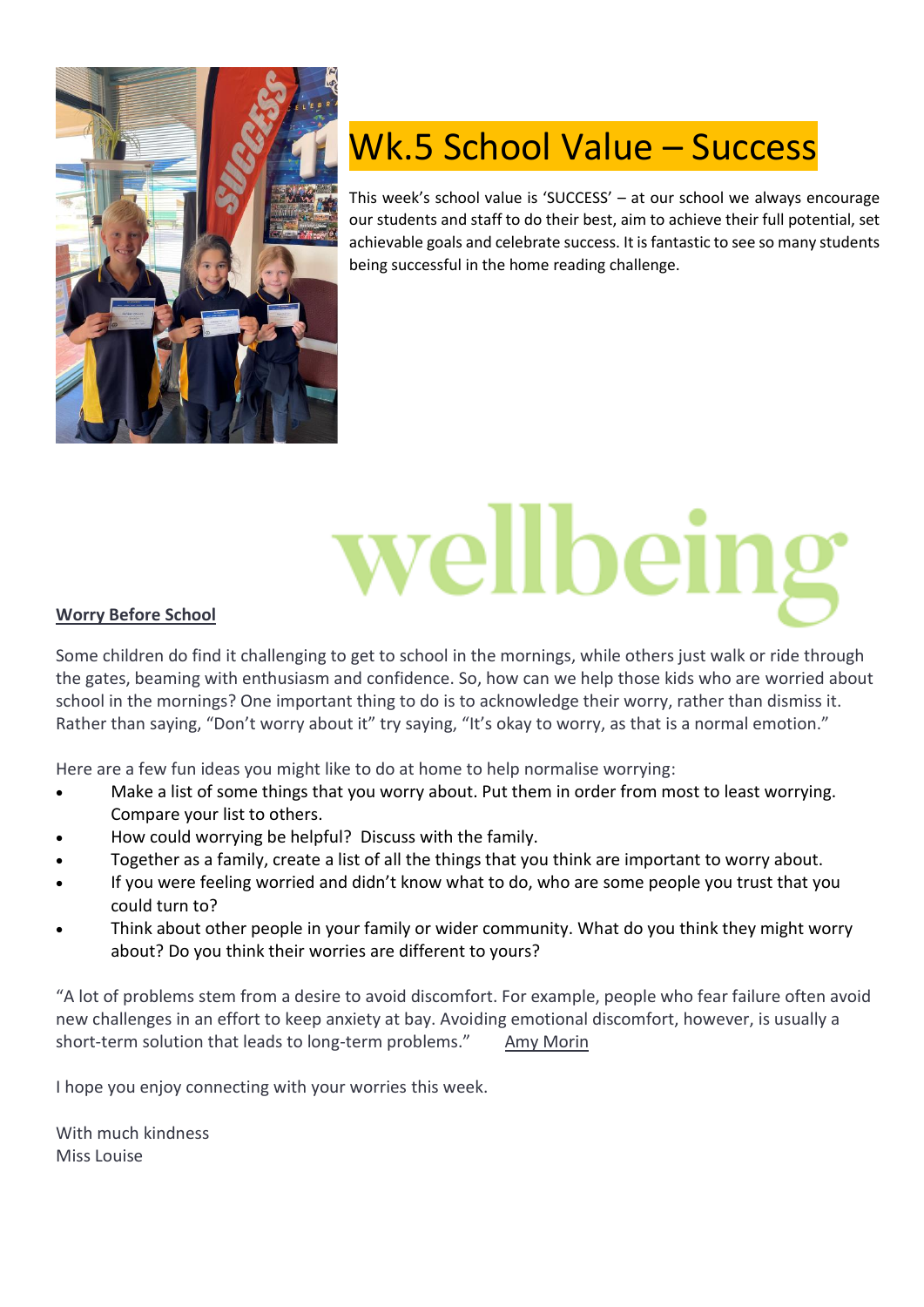

## Worker of the Week' Awards

Congratulations to the following students:



Myla Vining, Andi Tegart, Alexander Wamalwa, Sophie Cavallo, Annabelle Albanese, Remi Dichiera, Charlotte Allen, Noah Parker, Owen Heaysman, Alex Dichiera, Ruby Gaulke, Callie Trinick, Kallen Hunt and Kaiden Irons,



## **Book Care**

Unfortunately, our library book hospital is seeing way too many book patients! Just a friendly reminder about book care for all books within the school.

Thank you Miss Toni and Miss Leah.



## **1/2D News**

On Wednesday at 11am, the 1/2D students joined in National Simultaneous Storytime and listened to the story 'Family Tree'. Every year a picture book, written and illustrated by an Australian author and illustrator, is read simultaneously in libraries, schools, pre-schools, childcare centres, family homes, bookshops and many other places around the country.

The students enjoyed listening to the story while eating their lunch and thought the book was good. The students recommend this book to other readers.